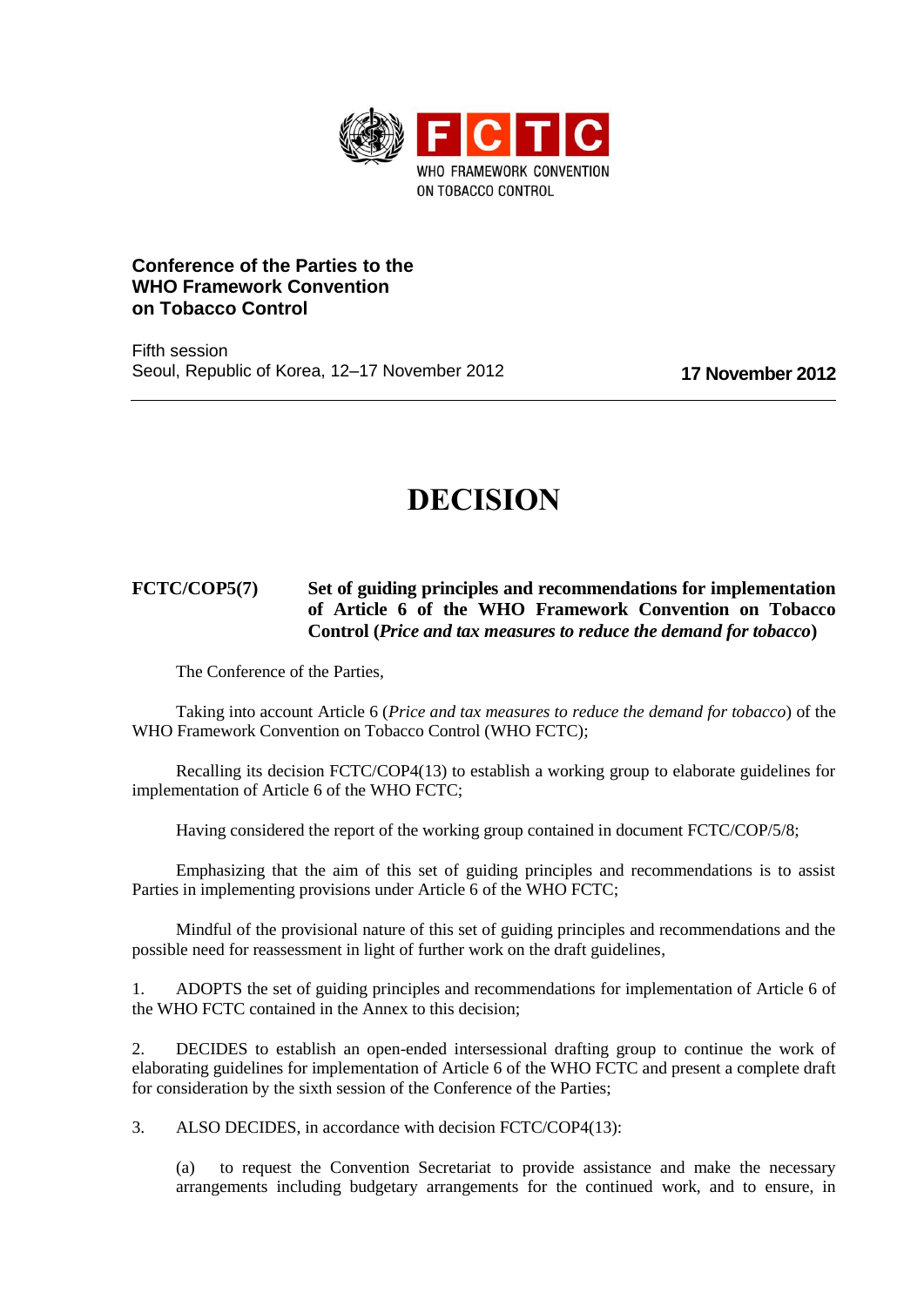consultation with the Bureau of the Conference of the Parties, that Parties have access to the draft text (for example, via a protected web site) and can provide comments;

(b) to adopt the timeline set out below:

| Draft report made available by the              | At least six months before the opening day of the                                                                                                                                           |
|-------------------------------------------------|---------------------------------------------------------------------------------------------------------------------------------------------------------------------------------------------|
| Secretariat for comments by the Parties         | sixth session of the Conference of the Parties                                                                                                                                              |
| Submission of the final report by the           | At least three months before the opening day of the                                                                                                                                         |
| drafting group to the Secretariat               | sixth session of the Conference of the Parties                                                                                                                                              |
| Circulation to the Conference of the<br>Parties | At least 60 days before the opening day of the sixth<br>session of the Conference of the Parties in<br>accordance with Rule 8 of the Rules of Procedure of<br>the Conference of the Parties |

(c) to invite Parties, by 31 January 2013, to confirm to the Convention Secretariat their intention to participate in the work of the drafting group.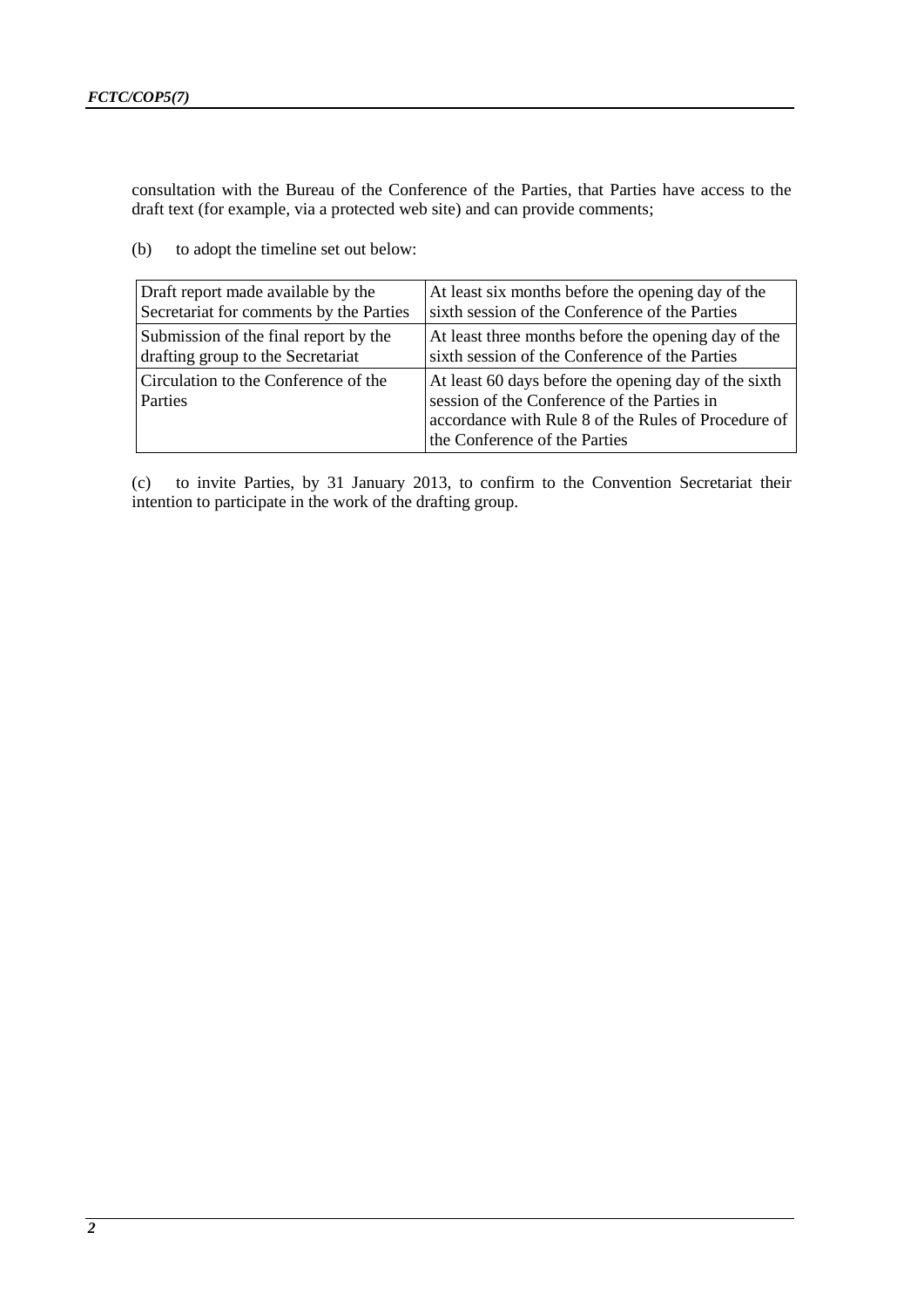# ANNEX

# **SET OF GUIDING PRINCIPLES AND RECOMMENDATIONS FOR IMPLEMENTATION OF ARTICLE 6 OF THE WHO FRAMEWORK CONVENTION ON TOBACCO CONTROL**

## **1. Guiding principles**

## **1.1 Determining tobacco taxation policies is a sovereign right of the Parties**

All parts of the guidelines respect the sovereign right of the Parties to determine and establish their taxation policies, as set out in Article 6.2 of the WHO FCTC.

#### **1.2 Effective tobacco taxes significantly reduce tobacco consumption and prevalence**

Effective taxes on tobacco products that lead to higher real consumer prices (inflation-adjusted) are desirable because they lower consumption and prevalence, and thereby in turn reduce mortality and morbidity and improve the health of the population. Increasing tobacco taxes is particularly important for protecting young people from initiating or continuing tobacco consumption.

## **1.3 Effective tobacco taxes are an important source of revenue**

Effective tobacco taxes contribute significantly to State budgets. Increasing tobacco taxes generally further increases government revenues, as the increase in tax normally outweighs the decline in consumption of tobacco products.

#### **1.4 Tobacco taxes are economically efficient and reduce health inequalities**

Tobacco taxes are generally considered to be economically efficient as they apply to a product with inelastic demand. Low- and middle-income population groups are more responsive to tax and price increases; therefore consumption and prevalence are reduced in these groups by greater magnitudes than in higher-income groups, resulting in a reduction in health inequalities and tobacco-related poverty.

#### **1.5 Tobacco tax systems and administration should be efficient and effective**

Tobacco tax systems should be structured to minimize the costs of compliance and administration while ensuring that the desired level of tax revenue is raised and health objectives are achieved.

Efficient and effective administration of tobacco tax systems enhances tax compliance and collection of tax revenues while reducing tax evasion and the risk of illicit trade.

## **1.6 Tobacco tax policies should be protected from vested interests**

The development, implementation and enforcement of tobacco tax and price policies as part of public health policies should be protected from commercial and other vested interests of the tobacco industry, including tactics of using the issue of smuggling in hindering implementation of tax and price policies,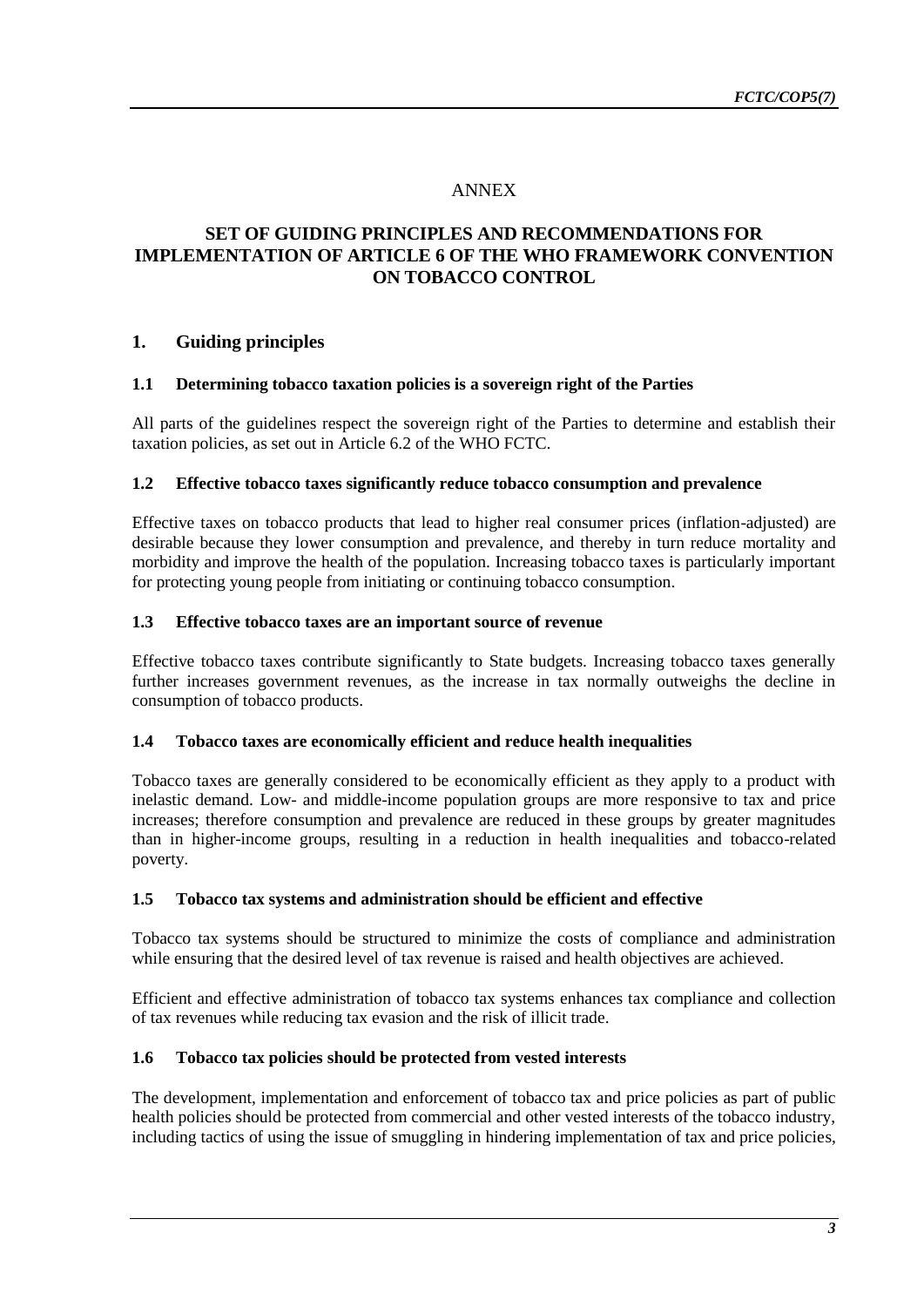as required under Article 5.3 of the WHO FCTC and consistent with the guidelines for its implementation as well as from any other actual and potential conflicts of interests.

## **2. Taxation and affordability (income elasticity)**

#### *Recommendation*

When establishing or increasing their national levels of taxation Parties should take into account – among other things – both price elasticity and income elasticity of demand, as well as inflation and changes in household income, to make tobacco products less affordable over time in order to reduce consumption and prevalence. Therefore, Parties should consider having regular adjustment processes or procedures for periodic revaluation of tobacco tax levels.

## **3. Structure of tobacco taxes (ad valorem, specific, mixture of both, minimum taxes, other taxes on tobacco goods)**

#### *Recommendation*

Parties should implement the simplest and most efficient system that meets their public health and fiscal needs, and taking into account their national circumstances. Parties should consider implementing specific or mixed excise systems with a minimum specific tax floor, as these systems have considerable advantages over purely ad valorem systems.

## **4. Level of tax rates to apply**

#### *Recommendation*

Parties should establish coherent long-term policies on their tobacco taxation structure and monitor on a regular basis including targets for their tax rates, in order to achieve their public health and fiscal objectives within a certain period of time.

Tax rates should be monitored, increased or adjusted on a regular basis, potentially annually, taking into account inflation and income growth developments in order to reduce consumption of tobacco products.

#### **5. Comprehensiveness/similar tax burden for different tobacco products**

#### *Recommendation*

All tobacco products should be taxed in a comparable way as appropriate, in particular where the risk of substitution exists.

Parties should ensure that tax systems are designed in a way that minimises the incentive for users to shift to cheaper products in the same product category or to cheaper tobacco product categories as a response to tax or retail price increases or other related market effects.

In particular, the tax burden on all tobacco products should be regularly reviewed and, if necessary, increased and, where appropriate, be similar.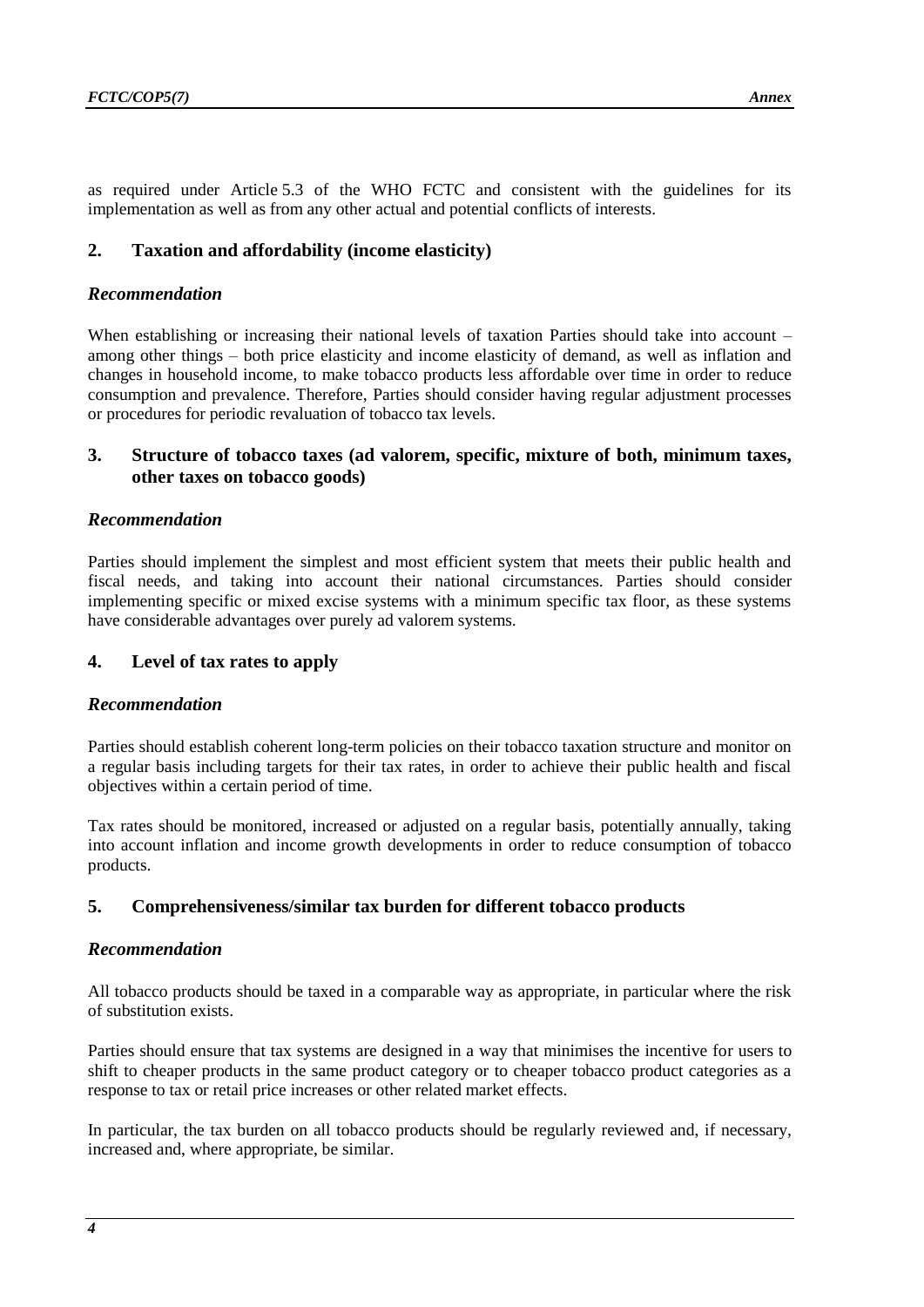# **6. Authorization/licensing**

#### *Recommendation*

Parties should ensure that transparent licence or equivalent approval or control systems are in place.

## **7. Warehouse system/movement of excisable goods and tax payments**

## *Recommendation*

Parties are urged to adopt and implement measures and systems of storage and production warehouses to facilitate excise controls on tobacco products.

In order to reduce the complexity of tax collection systems, excise taxes should be imposed at the point of manufacture, importation or release for consumption from the storage or production warehouses.

Tax payments should be required by law to be remitted at fixed intervals or on a fixed date each month and should ideally include reporting of production and/or sales volumes, and price by brands, taxes due and paid, and may include volumes of raw material inputs.

Tax authorities should also allow for the public disclosure of the information contained within the reports, through the available media, including those online, taking into account confidentiality rules in accordance with national law.

## **8. Anti-forestalling measures**

## *Recommendation*

In anticipation of tax increases Parties should consider imposing effective anti-forestalling measures.

## **9. Fiscal markings**

#### *Recommendation*

Where appropriate, Parties should consider requiring the application of fiscal markings to increase compliance with tax laws.

#### **10. Enforcement**

#### *Recommendation*

Parties should clearly designate and grant appropriate powers to tax enforcement authorities.

Parties should also provide for information sharing among enforcement agencies in accordance with national law.